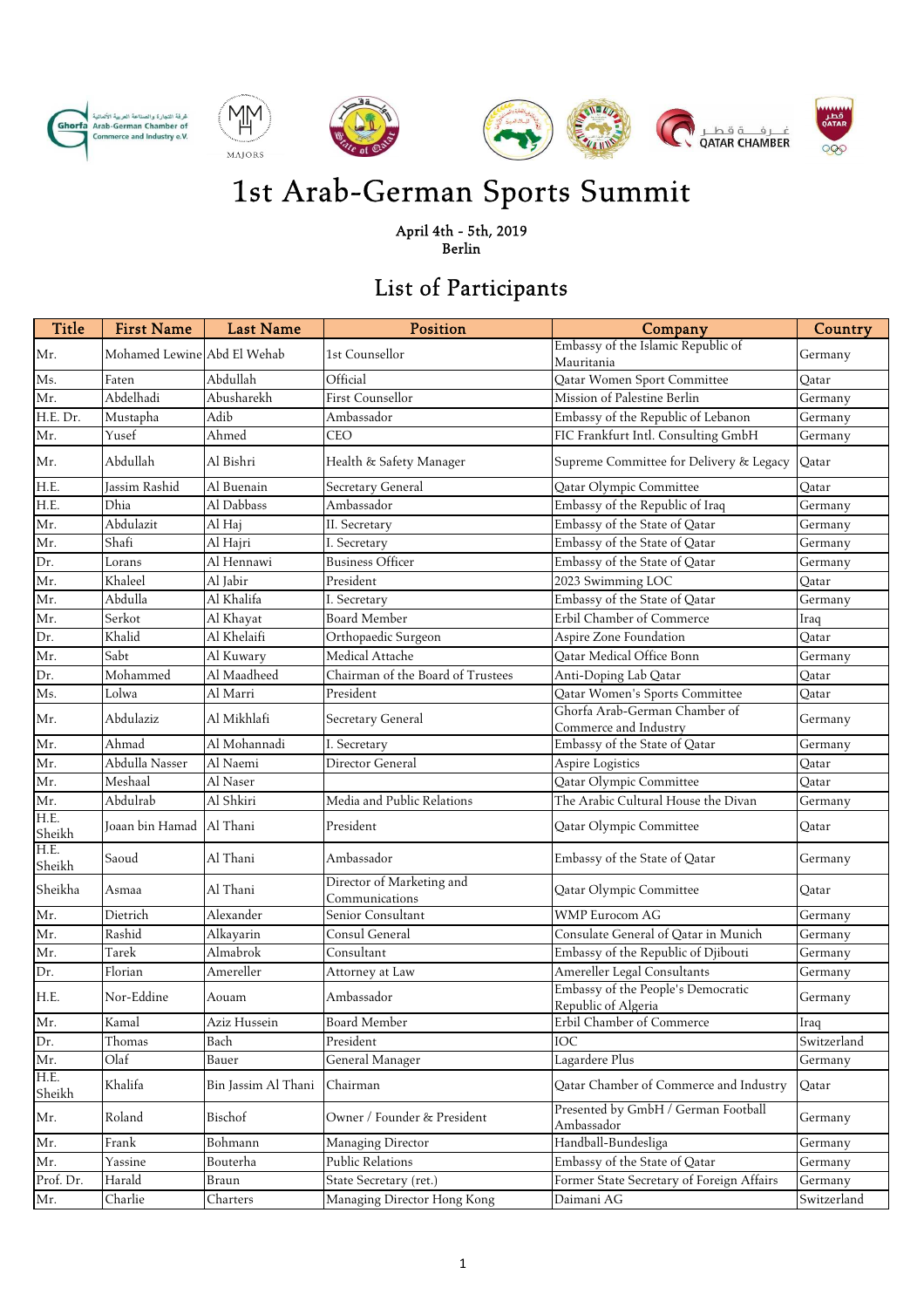| Mr.<br>President<br>Demirel<br>FIBA Europe<br>Germany<br>Turgay<br>Director of Football Performance &<br>Prof.<br>Valter<br>Di Salvo<br>Aspire Zone Foundation<br>Oatar<br>Science<br>Medical Director and Chair Departm. of<br>Medical Park Berlin Humboldtmühle and<br>Prof. Dr.<br>Dreinhoefer<br>Karsten E.<br>Germany<br>Orthopedics and Traumatology<br>Charité Berlin Universitätsmedizin<br>Dr.<br>Frank<br>Eggers<br>YSO Film GmbH<br>CEO<br>Germany<br>H.E.<br>Talal<br>El Amine<br>Ambassador<br>League of Arab States Mission<br>Germany<br>Mr.<br>Fluegel<br>High Tech Sportgoods Production GmbH<br>Bernd<br><b>CEO</b> Marketing<br>Germany<br>Ms.<br>Frank<br>fluyds GmbH<br>Margit<br>CEO<br>Germany<br>H.E.<br>Freitag<br>Chairwoman Sports Committee<br>German Parliament<br>Germany<br>Dagmar<br>Professor Sport Management & Head of<br>University of Applied Management HAM<br>Prof. Dr.<br>Gerald<br>Fritz<br>Germany<br>Administration<br>Berlin<br>H.E.<br>Gabriel<br>German Parliament<br>Sigmar<br>Member<br>Germany<br>Mr.<br>Zakaria<br>Coordinator Cultural Programs<br>The Arabic Cultural House the Divan<br>Gaga<br>Germany<br>Roeder Zelt- und Veranstaltungsservice<br>Geisler<br><b>International Sales Director</b><br>Mr.<br>Peter<br>Germany<br>GmbH<br>Daimani AG<br>Mr.<br>Oliver<br>Switzerland<br>Gerst<br>Managing Director Germany<br>Mr.<br>Gerd<br>Graus<br>Gerd Graus Communication<br>Owner<br>Germany<br>Mr.<br>Khaled<br>Medical Park AG<br>Guizani<br>Head of International Department<br>Germany<br>Prof. Dr.<br>Halder<br>Medical Director<br>Andreas M.<br>Sana Hospital Group<br>Germany<br>Saleh<br>Hamad Al Sharqi<br>Qatar Chamber of Commerce and Industry<br>Director General<br>Qatar<br>Mr.<br>Embassy of the People's Democratic<br>Mr.<br>Houssam Eddine<br>Hamimid<br>First Secretary<br>Germany<br>Republic of Algeria<br><b>ICSS</b><br>Mr.<br>Mohammad<br>Chairman<br>Hanzab<br>Qatar<br>Mr.<br>Philipp<br>Managing Director<br>Lagardère Sports Germany GmbH<br>Hasenbein<br>Germany<br>Embassy of the Republic of Sudan<br>Mr.<br>Al Walead<br>Chargé d'Affaires a. i., Councellor<br>Hassan<br>Germany<br>Embassy of the Republic of Djibouti<br>Mr.<br>Ali Abdullahi<br>Hassan<br>Counselor<br>Germany<br>Dorsch Holding GmbH / Ghorfa Arab-<br>Olaf<br>Hoffmann<br>German Chamber of Commerce and<br>CEO / Vice President<br>Mr.<br>Germany<br>Industry<br>MHM Majors GmbH<br>Mr.<br>Höfl<br>CEO<br>Marcus<br>Austria<br>Höfl-Riesch<br>Mrs.<br>Triple Olympic Champion, Alpine Skiing<br>Maria<br>Germany<br>Ralf<br><b>CEO</b><br>Mr.<br>2kplus Management<br>Germany<br>Iwan<br>Dirk<br>Policy Advisor<br>Mr.<br>Sports Committee - German Parliament<br>Jacobsen<br>Germany<br>Dr.<br>Bernd<br>Senior Consultant<br>Jaeckel<br>Germany<br>Mrs.<br>Julia<br>Moderator<br>Germany<br>Josten<br>Mr.<br>Fahad<br>2019 IAAF World Championships LOC<br>Director of Planning Department<br>Qatar<br>uma<br>Mr.<br>Andreas<br><b>Executive Board Member</b><br>FC Bayern München<br>Germany<br>Jung<br>Mr.<br>Keil<br>Head of Public Affairs & CSR<br>FC Bayern München<br>Christopher<br>Germany<br>The Arabic Cultural House the Divan<br>Dr.<br>Kettner<br>Cultural Planning and Programming<br>Jeremias<br>Germany<br>Mustafa<br>Khir<br><b>Board Member</b><br>Erbil Chamber of Commerce<br>Mr.<br>Iraq<br>Mohammad<br>Head of Communications for the<br>Klaue<br>Christian<br><b>International Olympic Committee</b><br>Switzerland<br>Mr.<br>German-speaking countries<br>Khalid<br><b>Board Member</b><br>Klefeekh Al Hajri<br>Qatar Chamber of Commerce and Industry<br>Qatar<br>Dr.<br>Klos<br>Mr.<br>Stefan<br>Managing Director<br>ProProjekt<br>Germany<br>Roeder Zelt- und Veranstaltungsservice<br>Klose<br>Herbert<br>Managing Director<br>Mr.<br>Germany<br>GmbH<br>Director Department of Orthopadic,<br>Koehne<br>Sana Hospital Group<br>Dr.<br>Manuel<br>Germany<br>Traumatology, Sports Medicine / OCM<br>CEO<br>Frank<br>Kowalski<br>Berlin 2018 GmbH<br>Mr.<br>Germany<br>Director Innovation & Business<br>Shari<br>Cereneo Schweiz AG<br>Switzerland<br>Dr.<br>Langemak<br>Development<br>Frank<br>Lebert<br><b>CEO</b><br>Deutsche Leichtathletik Marketing GmbH<br>Mr.<br>Germany<br>BFE Studio und Medien Systeme GmbH<br>Mr.<br>Director of Sales & Marketing<br>Loos<br>Germany<br>Juergen<br>Head of Sana Intern. Business and<br>Mr.<br>Nizar<br>Maarouf<br>Sana Hospital Group<br>Germany<br>Gouvernment Relations<br>Marschalleck<br>Cereneo Schweiz AG<br><b>Business Development</b><br>Switzerland<br>Mr.<br>Dennis<br>Ulrich R.<br>Medical Park AG<br>Dr. med.<br>Mauerer<br><b>CEO</b><br>Germany | Mr. | Patrick | Daum | <b>International Partnership</b> | Eintracht Frankfurt | Germany |
|-----------------------------------------------------------------------------------------------------------------------------------------------------------------------------------------------------------------------------------------------------------------------------------------------------------------------------------------------------------------------------------------------------------------------------------------------------------------------------------------------------------------------------------------------------------------------------------------------------------------------------------------------------------------------------------------------------------------------------------------------------------------------------------------------------------------------------------------------------------------------------------------------------------------------------------------------------------------------------------------------------------------------------------------------------------------------------------------------------------------------------------------------------------------------------------------------------------------------------------------------------------------------------------------------------------------------------------------------------------------------------------------------------------------------------------------------------------------------------------------------------------------------------------------------------------------------------------------------------------------------------------------------------------------------------------------------------------------------------------------------------------------------------------------------------------------------------------------------------------------------------------------------------------------------------------------------------------------------------------------------------------------------------------------------------------------------------------------------------------------------------------------------------------------------------------------------------------------------------------------------------------------------------------------------------------------------------------------------------------------------------------------------------------------------------------------------------------------------------------------------------------------------------------------------------------------------------------------------------------------------------------------------------------------------------------------------------------------------------------------------------------------------------------------------------------------------------------------------------------------------------------------------------------------------------------------------------------------------------------------------------------------------------------------------------------------------------------------------------------------------------------------------------------------------------------------------------------------------------------------------------------------------------------------------------------------------------------------------------------------------------------------------------------------------------------------------------------------------------------------------------------------------------------------------------------------------------------------------------------------------------------------------------------------------------------------------------------------------------------------------------------------------------------------------------------------------------------------------------------------------------------------------------------------------------------------------------------------------------------------------------------------------------------------------------------------------------------------------------------------------------------------------------------------------------------------------------------------------------------------------------------------------------------------------------------------------------------------------------------------------------------------------------------------------------------------------------------------------------------------------------------------------------------------------------------------------------------------------------------------------------------------------------------------------------------------------------------------|-----|---------|------|----------------------------------|---------------------|---------|
|                                                                                                                                                                                                                                                                                                                                                                                                                                                                                                                                                                                                                                                                                                                                                                                                                                                                                                                                                                                                                                                                                                                                                                                                                                                                                                                                                                                                                                                                                                                                                                                                                                                                                                                                                                                                                                                                                                                                                                                                                                                                                                                                                                                                                                                                                                                                                                                                                                                                                                                                                                                                                                                                                                                                                                                                                                                                                                                                                                                                                                                                                                                                                                                                                                                                                                                                                                                                                                                                                                                                                                                                                                                                                                                                                                                                                                                                                                                                                                                                                                                                                                                                                                                                                                                                                                                                                                                                                                                                                                                                                                                                                                                                                                                 |     |         |      |                                  |                     |         |
|                                                                                                                                                                                                                                                                                                                                                                                                                                                                                                                                                                                                                                                                                                                                                                                                                                                                                                                                                                                                                                                                                                                                                                                                                                                                                                                                                                                                                                                                                                                                                                                                                                                                                                                                                                                                                                                                                                                                                                                                                                                                                                                                                                                                                                                                                                                                                                                                                                                                                                                                                                                                                                                                                                                                                                                                                                                                                                                                                                                                                                                                                                                                                                                                                                                                                                                                                                                                                                                                                                                                                                                                                                                                                                                                                                                                                                                                                                                                                                                                                                                                                                                                                                                                                                                                                                                                                                                                                                                                                                                                                                                                                                                                                                                 |     |         |      |                                  |                     |         |
|                                                                                                                                                                                                                                                                                                                                                                                                                                                                                                                                                                                                                                                                                                                                                                                                                                                                                                                                                                                                                                                                                                                                                                                                                                                                                                                                                                                                                                                                                                                                                                                                                                                                                                                                                                                                                                                                                                                                                                                                                                                                                                                                                                                                                                                                                                                                                                                                                                                                                                                                                                                                                                                                                                                                                                                                                                                                                                                                                                                                                                                                                                                                                                                                                                                                                                                                                                                                                                                                                                                                                                                                                                                                                                                                                                                                                                                                                                                                                                                                                                                                                                                                                                                                                                                                                                                                                                                                                                                                                                                                                                                                                                                                                                                 |     |         |      |                                  |                     |         |
|                                                                                                                                                                                                                                                                                                                                                                                                                                                                                                                                                                                                                                                                                                                                                                                                                                                                                                                                                                                                                                                                                                                                                                                                                                                                                                                                                                                                                                                                                                                                                                                                                                                                                                                                                                                                                                                                                                                                                                                                                                                                                                                                                                                                                                                                                                                                                                                                                                                                                                                                                                                                                                                                                                                                                                                                                                                                                                                                                                                                                                                                                                                                                                                                                                                                                                                                                                                                                                                                                                                                                                                                                                                                                                                                                                                                                                                                                                                                                                                                                                                                                                                                                                                                                                                                                                                                                                                                                                                                                                                                                                                                                                                                                                                 |     |         |      |                                  |                     |         |
|                                                                                                                                                                                                                                                                                                                                                                                                                                                                                                                                                                                                                                                                                                                                                                                                                                                                                                                                                                                                                                                                                                                                                                                                                                                                                                                                                                                                                                                                                                                                                                                                                                                                                                                                                                                                                                                                                                                                                                                                                                                                                                                                                                                                                                                                                                                                                                                                                                                                                                                                                                                                                                                                                                                                                                                                                                                                                                                                                                                                                                                                                                                                                                                                                                                                                                                                                                                                                                                                                                                                                                                                                                                                                                                                                                                                                                                                                                                                                                                                                                                                                                                                                                                                                                                                                                                                                                                                                                                                                                                                                                                                                                                                                                                 |     |         |      |                                  |                     |         |
|                                                                                                                                                                                                                                                                                                                                                                                                                                                                                                                                                                                                                                                                                                                                                                                                                                                                                                                                                                                                                                                                                                                                                                                                                                                                                                                                                                                                                                                                                                                                                                                                                                                                                                                                                                                                                                                                                                                                                                                                                                                                                                                                                                                                                                                                                                                                                                                                                                                                                                                                                                                                                                                                                                                                                                                                                                                                                                                                                                                                                                                                                                                                                                                                                                                                                                                                                                                                                                                                                                                                                                                                                                                                                                                                                                                                                                                                                                                                                                                                                                                                                                                                                                                                                                                                                                                                                                                                                                                                                                                                                                                                                                                                                                                 |     |         |      |                                  |                     |         |
|                                                                                                                                                                                                                                                                                                                                                                                                                                                                                                                                                                                                                                                                                                                                                                                                                                                                                                                                                                                                                                                                                                                                                                                                                                                                                                                                                                                                                                                                                                                                                                                                                                                                                                                                                                                                                                                                                                                                                                                                                                                                                                                                                                                                                                                                                                                                                                                                                                                                                                                                                                                                                                                                                                                                                                                                                                                                                                                                                                                                                                                                                                                                                                                                                                                                                                                                                                                                                                                                                                                                                                                                                                                                                                                                                                                                                                                                                                                                                                                                                                                                                                                                                                                                                                                                                                                                                                                                                                                                                                                                                                                                                                                                                                                 |     |         |      |                                  |                     |         |
|                                                                                                                                                                                                                                                                                                                                                                                                                                                                                                                                                                                                                                                                                                                                                                                                                                                                                                                                                                                                                                                                                                                                                                                                                                                                                                                                                                                                                                                                                                                                                                                                                                                                                                                                                                                                                                                                                                                                                                                                                                                                                                                                                                                                                                                                                                                                                                                                                                                                                                                                                                                                                                                                                                                                                                                                                                                                                                                                                                                                                                                                                                                                                                                                                                                                                                                                                                                                                                                                                                                                                                                                                                                                                                                                                                                                                                                                                                                                                                                                                                                                                                                                                                                                                                                                                                                                                                                                                                                                                                                                                                                                                                                                                                                 |     |         |      |                                  |                     |         |
|                                                                                                                                                                                                                                                                                                                                                                                                                                                                                                                                                                                                                                                                                                                                                                                                                                                                                                                                                                                                                                                                                                                                                                                                                                                                                                                                                                                                                                                                                                                                                                                                                                                                                                                                                                                                                                                                                                                                                                                                                                                                                                                                                                                                                                                                                                                                                                                                                                                                                                                                                                                                                                                                                                                                                                                                                                                                                                                                                                                                                                                                                                                                                                                                                                                                                                                                                                                                                                                                                                                                                                                                                                                                                                                                                                                                                                                                                                                                                                                                                                                                                                                                                                                                                                                                                                                                                                                                                                                                                                                                                                                                                                                                                                                 |     |         |      |                                  |                     |         |
|                                                                                                                                                                                                                                                                                                                                                                                                                                                                                                                                                                                                                                                                                                                                                                                                                                                                                                                                                                                                                                                                                                                                                                                                                                                                                                                                                                                                                                                                                                                                                                                                                                                                                                                                                                                                                                                                                                                                                                                                                                                                                                                                                                                                                                                                                                                                                                                                                                                                                                                                                                                                                                                                                                                                                                                                                                                                                                                                                                                                                                                                                                                                                                                                                                                                                                                                                                                                                                                                                                                                                                                                                                                                                                                                                                                                                                                                                                                                                                                                                                                                                                                                                                                                                                                                                                                                                                                                                                                                                                                                                                                                                                                                                                                 |     |         |      |                                  |                     |         |
|                                                                                                                                                                                                                                                                                                                                                                                                                                                                                                                                                                                                                                                                                                                                                                                                                                                                                                                                                                                                                                                                                                                                                                                                                                                                                                                                                                                                                                                                                                                                                                                                                                                                                                                                                                                                                                                                                                                                                                                                                                                                                                                                                                                                                                                                                                                                                                                                                                                                                                                                                                                                                                                                                                                                                                                                                                                                                                                                                                                                                                                                                                                                                                                                                                                                                                                                                                                                                                                                                                                                                                                                                                                                                                                                                                                                                                                                                                                                                                                                                                                                                                                                                                                                                                                                                                                                                                                                                                                                                                                                                                                                                                                                                                                 |     |         |      |                                  |                     |         |
|                                                                                                                                                                                                                                                                                                                                                                                                                                                                                                                                                                                                                                                                                                                                                                                                                                                                                                                                                                                                                                                                                                                                                                                                                                                                                                                                                                                                                                                                                                                                                                                                                                                                                                                                                                                                                                                                                                                                                                                                                                                                                                                                                                                                                                                                                                                                                                                                                                                                                                                                                                                                                                                                                                                                                                                                                                                                                                                                                                                                                                                                                                                                                                                                                                                                                                                                                                                                                                                                                                                                                                                                                                                                                                                                                                                                                                                                                                                                                                                                                                                                                                                                                                                                                                                                                                                                                                                                                                                                                                                                                                                                                                                                                                                 |     |         |      |                                  |                     |         |
|                                                                                                                                                                                                                                                                                                                                                                                                                                                                                                                                                                                                                                                                                                                                                                                                                                                                                                                                                                                                                                                                                                                                                                                                                                                                                                                                                                                                                                                                                                                                                                                                                                                                                                                                                                                                                                                                                                                                                                                                                                                                                                                                                                                                                                                                                                                                                                                                                                                                                                                                                                                                                                                                                                                                                                                                                                                                                                                                                                                                                                                                                                                                                                                                                                                                                                                                                                                                                                                                                                                                                                                                                                                                                                                                                                                                                                                                                                                                                                                                                                                                                                                                                                                                                                                                                                                                                                                                                                                                                                                                                                                                                                                                                                                 |     |         |      |                                  |                     |         |
|                                                                                                                                                                                                                                                                                                                                                                                                                                                                                                                                                                                                                                                                                                                                                                                                                                                                                                                                                                                                                                                                                                                                                                                                                                                                                                                                                                                                                                                                                                                                                                                                                                                                                                                                                                                                                                                                                                                                                                                                                                                                                                                                                                                                                                                                                                                                                                                                                                                                                                                                                                                                                                                                                                                                                                                                                                                                                                                                                                                                                                                                                                                                                                                                                                                                                                                                                                                                                                                                                                                                                                                                                                                                                                                                                                                                                                                                                                                                                                                                                                                                                                                                                                                                                                                                                                                                                                                                                                                                                                                                                                                                                                                                                                                 |     |         |      |                                  |                     |         |
|                                                                                                                                                                                                                                                                                                                                                                                                                                                                                                                                                                                                                                                                                                                                                                                                                                                                                                                                                                                                                                                                                                                                                                                                                                                                                                                                                                                                                                                                                                                                                                                                                                                                                                                                                                                                                                                                                                                                                                                                                                                                                                                                                                                                                                                                                                                                                                                                                                                                                                                                                                                                                                                                                                                                                                                                                                                                                                                                                                                                                                                                                                                                                                                                                                                                                                                                                                                                                                                                                                                                                                                                                                                                                                                                                                                                                                                                                                                                                                                                                                                                                                                                                                                                                                                                                                                                                                                                                                                                                                                                                                                                                                                                                                                 |     |         |      |                                  |                     |         |
|                                                                                                                                                                                                                                                                                                                                                                                                                                                                                                                                                                                                                                                                                                                                                                                                                                                                                                                                                                                                                                                                                                                                                                                                                                                                                                                                                                                                                                                                                                                                                                                                                                                                                                                                                                                                                                                                                                                                                                                                                                                                                                                                                                                                                                                                                                                                                                                                                                                                                                                                                                                                                                                                                                                                                                                                                                                                                                                                                                                                                                                                                                                                                                                                                                                                                                                                                                                                                                                                                                                                                                                                                                                                                                                                                                                                                                                                                                                                                                                                                                                                                                                                                                                                                                                                                                                                                                                                                                                                                                                                                                                                                                                                                                                 |     |         |      |                                  |                     |         |
|                                                                                                                                                                                                                                                                                                                                                                                                                                                                                                                                                                                                                                                                                                                                                                                                                                                                                                                                                                                                                                                                                                                                                                                                                                                                                                                                                                                                                                                                                                                                                                                                                                                                                                                                                                                                                                                                                                                                                                                                                                                                                                                                                                                                                                                                                                                                                                                                                                                                                                                                                                                                                                                                                                                                                                                                                                                                                                                                                                                                                                                                                                                                                                                                                                                                                                                                                                                                                                                                                                                                                                                                                                                                                                                                                                                                                                                                                                                                                                                                                                                                                                                                                                                                                                                                                                                                                                                                                                                                                                                                                                                                                                                                                                                 |     |         |      |                                  |                     |         |
|                                                                                                                                                                                                                                                                                                                                                                                                                                                                                                                                                                                                                                                                                                                                                                                                                                                                                                                                                                                                                                                                                                                                                                                                                                                                                                                                                                                                                                                                                                                                                                                                                                                                                                                                                                                                                                                                                                                                                                                                                                                                                                                                                                                                                                                                                                                                                                                                                                                                                                                                                                                                                                                                                                                                                                                                                                                                                                                                                                                                                                                                                                                                                                                                                                                                                                                                                                                                                                                                                                                                                                                                                                                                                                                                                                                                                                                                                                                                                                                                                                                                                                                                                                                                                                                                                                                                                                                                                                                                                                                                                                                                                                                                                                                 |     |         |      |                                  |                     |         |
|                                                                                                                                                                                                                                                                                                                                                                                                                                                                                                                                                                                                                                                                                                                                                                                                                                                                                                                                                                                                                                                                                                                                                                                                                                                                                                                                                                                                                                                                                                                                                                                                                                                                                                                                                                                                                                                                                                                                                                                                                                                                                                                                                                                                                                                                                                                                                                                                                                                                                                                                                                                                                                                                                                                                                                                                                                                                                                                                                                                                                                                                                                                                                                                                                                                                                                                                                                                                                                                                                                                                                                                                                                                                                                                                                                                                                                                                                                                                                                                                                                                                                                                                                                                                                                                                                                                                                                                                                                                                                                                                                                                                                                                                                                                 |     |         |      |                                  |                     |         |
|                                                                                                                                                                                                                                                                                                                                                                                                                                                                                                                                                                                                                                                                                                                                                                                                                                                                                                                                                                                                                                                                                                                                                                                                                                                                                                                                                                                                                                                                                                                                                                                                                                                                                                                                                                                                                                                                                                                                                                                                                                                                                                                                                                                                                                                                                                                                                                                                                                                                                                                                                                                                                                                                                                                                                                                                                                                                                                                                                                                                                                                                                                                                                                                                                                                                                                                                                                                                                                                                                                                                                                                                                                                                                                                                                                                                                                                                                                                                                                                                                                                                                                                                                                                                                                                                                                                                                                                                                                                                                                                                                                                                                                                                                                                 |     |         |      |                                  |                     |         |
|                                                                                                                                                                                                                                                                                                                                                                                                                                                                                                                                                                                                                                                                                                                                                                                                                                                                                                                                                                                                                                                                                                                                                                                                                                                                                                                                                                                                                                                                                                                                                                                                                                                                                                                                                                                                                                                                                                                                                                                                                                                                                                                                                                                                                                                                                                                                                                                                                                                                                                                                                                                                                                                                                                                                                                                                                                                                                                                                                                                                                                                                                                                                                                                                                                                                                                                                                                                                                                                                                                                                                                                                                                                                                                                                                                                                                                                                                                                                                                                                                                                                                                                                                                                                                                                                                                                                                                                                                                                                                                                                                                                                                                                                                                                 |     |         |      |                                  |                     |         |
|                                                                                                                                                                                                                                                                                                                                                                                                                                                                                                                                                                                                                                                                                                                                                                                                                                                                                                                                                                                                                                                                                                                                                                                                                                                                                                                                                                                                                                                                                                                                                                                                                                                                                                                                                                                                                                                                                                                                                                                                                                                                                                                                                                                                                                                                                                                                                                                                                                                                                                                                                                                                                                                                                                                                                                                                                                                                                                                                                                                                                                                                                                                                                                                                                                                                                                                                                                                                                                                                                                                                                                                                                                                                                                                                                                                                                                                                                                                                                                                                                                                                                                                                                                                                                                                                                                                                                                                                                                                                                                                                                                                                                                                                                                                 |     |         |      |                                  |                     |         |
|                                                                                                                                                                                                                                                                                                                                                                                                                                                                                                                                                                                                                                                                                                                                                                                                                                                                                                                                                                                                                                                                                                                                                                                                                                                                                                                                                                                                                                                                                                                                                                                                                                                                                                                                                                                                                                                                                                                                                                                                                                                                                                                                                                                                                                                                                                                                                                                                                                                                                                                                                                                                                                                                                                                                                                                                                                                                                                                                                                                                                                                                                                                                                                                                                                                                                                                                                                                                                                                                                                                                                                                                                                                                                                                                                                                                                                                                                                                                                                                                                                                                                                                                                                                                                                                                                                                                                                                                                                                                                                                                                                                                                                                                                                                 |     |         |      |                                  |                     |         |
|                                                                                                                                                                                                                                                                                                                                                                                                                                                                                                                                                                                                                                                                                                                                                                                                                                                                                                                                                                                                                                                                                                                                                                                                                                                                                                                                                                                                                                                                                                                                                                                                                                                                                                                                                                                                                                                                                                                                                                                                                                                                                                                                                                                                                                                                                                                                                                                                                                                                                                                                                                                                                                                                                                                                                                                                                                                                                                                                                                                                                                                                                                                                                                                                                                                                                                                                                                                                                                                                                                                                                                                                                                                                                                                                                                                                                                                                                                                                                                                                                                                                                                                                                                                                                                                                                                                                                                                                                                                                                                                                                                                                                                                                                                                 |     |         |      |                                  |                     |         |
|                                                                                                                                                                                                                                                                                                                                                                                                                                                                                                                                                                                                                                                                                                                                                                                                                                                                                                                                                                                                                                                                                                                                                                                                                                                                                                                                                                                                                                                                                                                                                                                                                                                                                                                                                                                                                                                                                                                                                                                                                                                                                                                                                                                                                                                                                                                                                                                                                                                                                                                                                                                                                                                                                                                                                                                                                                                                                                                                                                                                                                                                                                                                                                                                                                                                                                                                                                                                                                                                                                                                                                                                                                                                                                                                                                                                                                                                                                                                                                                                                                                                                                                                                                                                                                                                                                                                                                                                                                                                                                                                                                                                                                                                                                                 |     |         |      |                                  |                     |         |
|                                                                                                                                                                                                                                                                                                                                                                                                                                                                                                                                                                                                                                                                                                                                                                                                                                                                                                                                                                                                                                                                                                                                                                                                                                                                                                                                                                                                                                                                                                                                                                                                                                                                                                                                                                                                                                                                                                                                                                                                                                                                                                                                                                                                                                                                                                                                                                                                                                                                                                                                                                                                                                                                                                                                                                                                                                                                                                                                                                                                                                                                                                                                                                                                                                                                                                                                                                                                                                                                                                                                                                                                                                                                                                                                                                                                                                                                                                                                                                                                                                                                                                                                                                                                                                                                                                                                                                                                                                                                                                                                                                                                                                                                                                                 |     |         |      |                                  |                     |         |
|                                                                                                                                                                                                                                                                                                                                                                                                                                                                                                                                                                                                                                                                                                                                                                                                                                                                                                                                                                                                                                                                                                                                                                                                                                                                                                                                                                                                                                                                                                                                                                                                                                                                                                                                                                                                                                                                                                                                                                                                                                                                                                                                                                                                                                                                                                                                                                                                                                                                                                                                                                                                                                                                                                                                                                                                                                                                                                                                                                                                                                                                                                                                                                                                                                                                                                                                                                                                                                                                                                                                                                                                                                                                                                                                                                                                                                                                                                                                                                                                                                                                                                                                                                                                                                                                                                                                                                                                                                                                                                                                                                                                                                                                                                                 |     |         |      |                                  |                     |         |
|                                                                                                                                                                                                                                                                                                                                                                                                                                                                                                                                                                                                                                                                                                                                                                                                                                                                                                                                                                                                                                                                                                                                                                                                                                                                                                                                                                                                                                                                                                                                                                                                                                                                                                                                                                                                                                                                                                                                                                                                                                                                                                                                                                                                                                                                                                                                                                                                                                                                                                                                                                                                                                                                                                                                                                                                                                                                                                                                                                                                                                                                                                                                                                                                                                                                                                                                                                                                                                                                                                                                                                                                                                                                                                                                                                                                                                                                                                                                                                                                                                                                                                                                                                                                                                                                                                                                                                                                                                                                                                                                                                                                                                                                                                                 |     |         |      |                                  |                     |         |
|                                                                                                                                                                                                                                                                                                                                                                                                                                                                                                                                                                                                                                                                                                                                                                                                                                                                                                                                                                                                                                                                                                                                                                                                                                                                                                                                                                                                                                                                                                                                                                                                                                                                                                                                                                                                                                                                                                                                                                                                                                                                                                                                                                                                                                                                                                                                                                                                                                                                                                                                                                                                                                                                                                                                                                                                                                                                                                                                                                                                                                                                                                                                                                                                                                                                                                                                                                                                                                                                                                                                                                                                                                                                                                                                                                                                                                                                                                                                                                                                                                                                                                                                                                                                                                                                                                                                                                                                                                                                                                                                                                                                                                                                                                                 |     |         |      |                                  |                     |         |
|                                                                                                                                                                                                                                                                                                                                                                                                                                                                                                                                                                                                                                                                                                                                                                                                                                                                                                                                                                                                                                                                                                                                                                                                                                                                                                                                                                                                                                                                                                                                                                                                                                                                                                                                                                                                                                                                                                                                                                                                                                                                                                                                                                                                                                                                                                                                                                                                                                                                                                                                                                                                                                                                                                                                                                                                                                                                                                                                                                                                                                                                                                                                                                                                                                                                                                                                                                                                                                                                                                                                                                                                                                                                                                                                                                                                                                                                                                                                                                                                                                                                                                                                                                                                                                                                                                                                                                                                                                                                                                                                                                                                                                                                                                                 |     |         |      |                                  |                     |         |
|                                                                                                                                                                                                                                                                                                                                                                                                                                                                                                                                                                                                                                                                                                                                                                                                                                                                                                                                                                                                                                                                                                                                                                                                                                                                                                                                                                                                                                                                                                                                                                                                                                                                                                                                                                                                                                                                                                                                                                                                                                                                                                                                                                                                                                                                                                                                                                                                                                                                                                                                                                                                                                                                                                                                                                                                                                                                                                                                                                                                                                                                                                                                                                                                                                                                                                                                                                                                                                                                                                                                                                                                                                                                                                                                                                                                                                                                                                                                                                                                                                                                                                                                                                                                                                                                                                                                                                                                                                                                                                                                                                                                                                                                                                                 |     |         |      |                                  |                     |         |
|                                                                                                                                                                                                                                                                                                                                                                                                                                                                                                                                                                                                                                                                                                                                                                                                                                                                                                                                                                                                                                                                                                                                                                                                                                                                                                                                                                                                                                                                                                                                                                                                                                                                                                                                                                                                                                                                                                                                                                                                                                                                                                                                                                                                                                                                                                                                                                                                                                                                                                                                                                                                                                                                                                                                                                                                                                                                                                                                                                                                                                                                                                                                                                                                                                                                                                                                                                                                                                                                                                                                                                                                                                                                                                                                                                                                                                                                                                                                                                                                                                                                                                                                                                                                                                                                                                                                                                                                                                                                                                                                                                                                                                                                                                                 |     |         |      |                                  |                     |         |
|                                                                                                                                                                                                                                                                                                                                                                                                                                                                                                                                                                                                                                                                                                                                                                                                                                                                                                                                                                                                                                                                                                                                                                                                                                                                                                                                                                                                                                                                                                                                                                                                                                                                                                                                                                                                                                                                                                                                                                                                                                                                                                                                                                                                                                                                                                                                                                                                                                                                                                                                                                                                                                                                                                                                                                                                                                                                                                                                                                                                                                                                                                                                                                                                                                                                                                                                                                                                                                                                                                                                                                                                                                                                                                                                                                                                                                                                                                                                                                                                                                                                                                                                                                                                                                                                                                                                                                                                                                                                                                                                                                                                                                                                                                                 |     |         |      |                                  |                     |         |
|                                                                                                                                                                                                                                                                                                                                                                                                                                                                                                                                                                                                                                                                                                                                                                                                                                                                                                                                                                                                                                                                                                                                                                                                                                                                                                                                                                                                                                                                                                                                                                                                                                                                                                                                                                                                                                                                                                                                                                                                                                                                                                                                                                                                                                                                                                                                                                                                                                                                                                                                                                                                                                                                                                                                                                                                                                                                                                                                                                                                                                                                                                                                                                                                                                                                                                                                                                                                                                                                                                                                                                                                                                                                                                                                                                                                                                                                                                                                                                                                                                                                                                                                                                                                                                                                                                                                                                                                                                                                                                                                                                                                                                                                                                                 |     |         |      |                                  |                     |         |
|                                                                                                                                                                                                                                                                                                                                                                                                                                                                                                                                                                                                                                                                                                                                                                                                                                                                                                                                                                                                                                                                                                                                                                                                                                                                                                                                                                                                                                                                                                                                                                                                                                                                                                                                                                                                                                                                                                                                                                                                                                                                                                                                                                                                                                                                                                                                                                                                                                                                                                                                                                                                                                                                                                                                                                                                                                                                                                                                                                                                                                                                                                                                                                                                                                                                                                                                                                                                                                                                                                                                                                                                                                                                                                                                                                                                                                                                                                                                                                                                                                                                                                                                                                                                                                                                                                                                                                                                                                                                                                                                                                                                                                                                                                                 |     |         |      |                                  |                     |         |
|                                                                                                                                                                                                                                                                                                                                                                                                                                                                                                                                                                                                                                                                                                                                                                                                                                                                                                                                                                                                                                                                                                                                                                                                                                                                                                                                                                                                                                                                                                                                                                                                                                                                                                                                                                                                                                                                                                                                                                                                                                                                                                                                                                                                                                                                                                                                                                                                                                                                                                                                                                                                                                                                                                                                                                                                                                                                                                                                                                                                                                                                                                                                                                                                                                                                                                                                                                                                                                                                                                                                                                                                                                                                                                                                                                                                                                                                                                                                                                                                                                                                                                                                                                                                                                                                                                                                                                                                                                                                                                                                                                                                                                                                                                                 |     |         |      |                                  |                     |         |
|                                                                                                                                                                                                                                                                                                                                                                                                                                                                                                                                                                                                                                                                                                                                                                                                                                                                                                                                                                                                                                                                                                                                                                                                                                                                                                                                                                                                                                                                                                                                                                                                                                                                                                                                                                                                                                                                                                                                                                                                                                                                                                                                                                                                                                                                                                                                                                                                                                                                                                                                                                                                                                                                                                                                                                                                                                                                                                                                                                                                                                                                                                                                                                                                                                                                                                                                                                                                                                                                                                                                                                                                                                                                                                                                                                                                                                                                                                                                                                                                                                                                                                                                                                                                                                                                                                                                                                                                                                                                                                                                                                                                                                                                                                                 |     |         |      |                                  |                     |         |
|                                                                                                                                                                                                                                                                                                                                                                                                                                                                                                                                                                                                                                                                                                                                                                                                                                                                                                                                                                                                                                                                                                                                                                                                                                                                                                                                                                                                                                                                                                                                                                                                                                                                                                                                                                                                                                                                                                                                                                                                                                                                                                                                                                                                                                                                                                                                                                                                                                                                                                                                                                                                                                                                                                                                                                                                                                                                                                                                                                                                                                                                                                                                                                                                                                                                                                                                                                                                                                                                                                                                                                                                                                                                                                                                                                                                                                                                                                                                                                                                                                                                                                                                                                                                                                                                                                                                                                                                                                                                                                                                                                                                                                                                                                                 |     |         |      |                                  |                     |         |
|                                                                                                                                                                                                                                                                                                                                                                                                                                                                                                                                                                                                                                                                                                                                                                                                                                                                                                                                                                                                                                                                                                                                                                                                                                                                                                                                                                                                                                                                                                                                                                                                                                                                                                                                                                                                                                                                                                                                                                                                                                                                                                                                                                                                                                                                                                                                                                                                                                                                                                                                                                                                                                                                                                                                                                                                                                                                                                                                                                                                                                                                                                                                                                                                                                                                                                                                                                                                                                                                                                                                                                                                                                                                                                                                                                                                                                                                                                                                                                                                                                                                                                                                                                                                                                                                                                                                                                                                                                                                                                                                                                                                                                                                                                                 |     |         |      |                                  |                     |         |
|                                                                                                                                                                                                                                                                                                                                                                                                                                                                                                                                                                                                                                                                                                                                                                                                                                                                                                                                                                                                                                                                                                                                                                                                                                                                                                                                                                                                                                                                                                                                                                                                                                                                                                                                                                                                                                                                                                                                                                                                                                                                                                                                                                                                                                                                                                                                                                                                                                                                                                                                                                                                                                                                                                                                                                                                                                                                                                                                                                                                                                                                                                                                                                                                                                                                                                                                                                                                                                                                                                                                                                                                                                                                                                                                                                                                                                                                                                                                                                                                                                                                                                                                                                                                                                                                                                                                                                                                                                                                                                                                                                                                                                                                                                                 |     |         |      |                                  |                     |         |
|                                                                                                                                                                                                                                                                                                                                                                                                                                                                                                                                                                                                                                                                                                                                                                                                                                                                                                                                                                                                                                                                                                                                                                                                                                                                                                                                                                                                                                                                                                                                                                                                                                                                                                                                                                                                                                                                                                                                                                                                                                                                                                                                                                                                                                                                                                                                                                                                                                                                                                                                                                                                                                                                                                                                                                                                                                                                                                                                                                                                                                                                                                                                                                                                                                                                                                                                                                                                                                                                                                                                                                                                                                                                                                                                                                                                                                                                                                                                                                                                                                                                                                                                                                                                                                                                                                                                                                                                                                                                                                                                                                                                                                                                                                                 |     |         |      |                                  |                     |         |
|                                                                                                                                                                                                                                                                                                                                                                                                                                                                                                                                                                                                                                                                                                                                                                                                                                                                                                                                                                                                                                                                                                                                                                                                                                                                                                                                                                                                                                                                                                                                                                                                                                                                                                                                                                                                                                                                                                                                                                                                                                                                                                                                                                                                                                                                                                                                                                                                                                                                                                                                                                                                                                                                                                                                                                                                                                                                                                                                                                                                                                                                                                                                                                                                                                                                                                                                                                                                                                                                                                                                                                                                                                                                                                                                                                                                                                                                                                                                                                                                                                                                                                                                                                                                                                                                                                                                                                                                                                                                                                                                                                                                                                                                                                                 |     |         |      |                                  |                     |         |
|                                                                                                                                                                                                                                                                                                                                                                                                                                                                                                                                                                                                                                                                                                                                                                                                                                                                                                                                                                                                                                                                                                                                                                                                                                                                                                                                                                                                                                                                                                                                                                                                                                                                                                                                                                                                                                                                                                                                                                                                                                                                                                                                                                                                                                                                                                                                                                                                                                                                                                                                                                                                                                                                                                                                                                                                                                                                                                                                                                                                                                                                                                                                                                                                                                                                                                                                                                                                                                                                                                                                                                                                                                                                                                                                                                                                                                                                                                                                                                                                                                                                                                                                                                                                                                                                                                                                                                                                                                                                                                                                                                                                                                                                                                                 |     |         |      |                                  |                     |         |
|                                                                                                                                                                                                                                                                                                                                                                                                                                                                                                                                                                                                                                                                                                                                                                                                                                                                                                                                                                                                                                                                                                                                                                                                                                                                                                                                                                                                                                                                                                                                                                                                                                                                                                                                                                                                                                                                                                                                                                                                                                                                                                                                                                                                                                                                                                                                                                                                                                                                                                                                                                                                                                                                                                                                                                                                                                                                                                                                                                                                                                                                                                                                                                                                                                                                                                                                                                                                                                                                                                                                                                                                                                                                                                                                                                                                                                                                                                                                                                                                                                                                                                                                                                                                                                                                                                                                                                                                                                                                                                                                                                                                                                                                                                                 |     |         |      |                                  |                     |         |
|                                                                                                                                                                                                                                                                                                                                                                                                                                                                                                                                                                                                                                                                                                                                                                                                                                                                                                                                                                                                                                                                                                                                                                                                                                                                                                                                                                                                                                                                                                                                                                                                                                                                                                                                                                                                                                                                                                                                                                                                                                                                                                                                                                                                                                                                                                                                                                                                                                                                                                                                                                                                                                                                                                                                                                                                                                                                                                                                                                                                                                                                                                                                                                                                                                                                                                                                                                                                                                                                                                                                                                                                                                                                                                                                                                                                                                                                                                                                                                                                                                                                                                                                                                                                                                                                                                                                                                                                                                                                                                                                                                                                                                                                                                                 |     |         |      |                                  |                     |         |
|                                                                                                                                                                                                                                                                                                                                                                                                                                                                                                                                                                                                                                                                                                                                                                                                                                                                                                                                                                                                                                                                                                                                                                                                                                                                                                                                                                                                                                                                                                                                                                                                                                                                                                                                                                                                                                                                                                                                                                                                                                                                                                                                                                                                                                                                                                                                                                                                                                                                                                                                                                                                                                                                                                                                                                                                                                                                                                                                                                                                                                                                                                                                                                                                                                                                                                                                                                                                                                                                                                                                                                                                                                                                                                                                                                                                                                                                                                                                                                                                                                                                                                                                                                                                                                                                                                                                                                                                                                                                                                                                                                                                                                                                                                                 |     |         |      |                                  |                     |         |